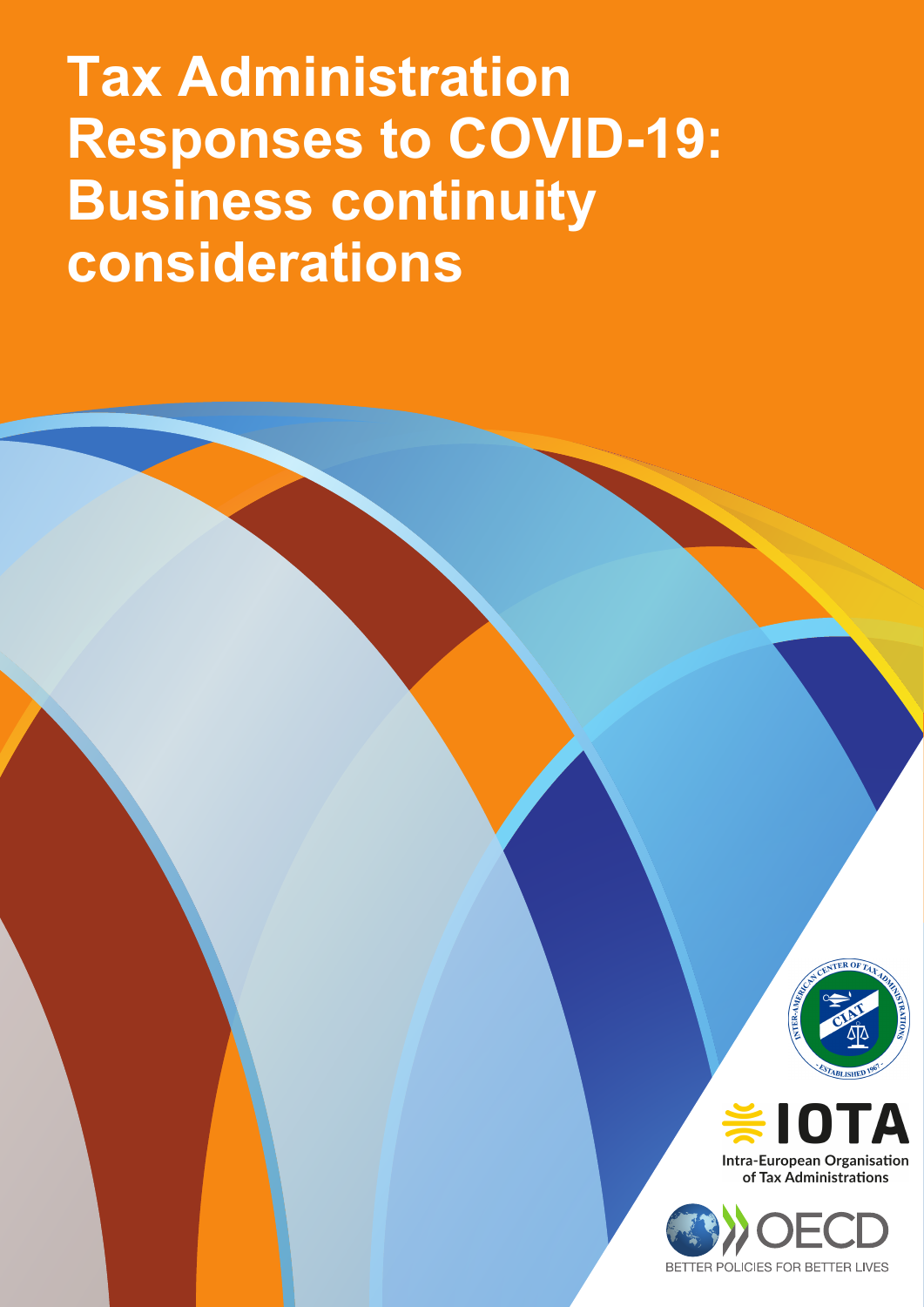This document, as well as any data and any map included herein, are without prejudice to the status of or sovereignty over any territory, to the delimitation of international frontiers and boundaries and to the name of any territory, city or area.

This work is published under the responsibility of the Executive Secretary of CIAT, the President of IOTA and the Secretary-General of the OECD. The opinions expressed and arguments employed herein do not necessarily reflect the official views of CIAT, IOTA or OECD member countries.

#### **Please cite this document as:**

CIAT/IOTA/OECD (2020), *Tax Administration Responses to COVID-19: Business Continuity Considerations*, OECD, Paris.

#### © CIAT/IOTA/OECD 2020

The use of this work, whether digital or print, is governed by the Terms and Conditions to be found at [www.oecd.org/termsandconditions](http://www.oecd.org/termsandconditions)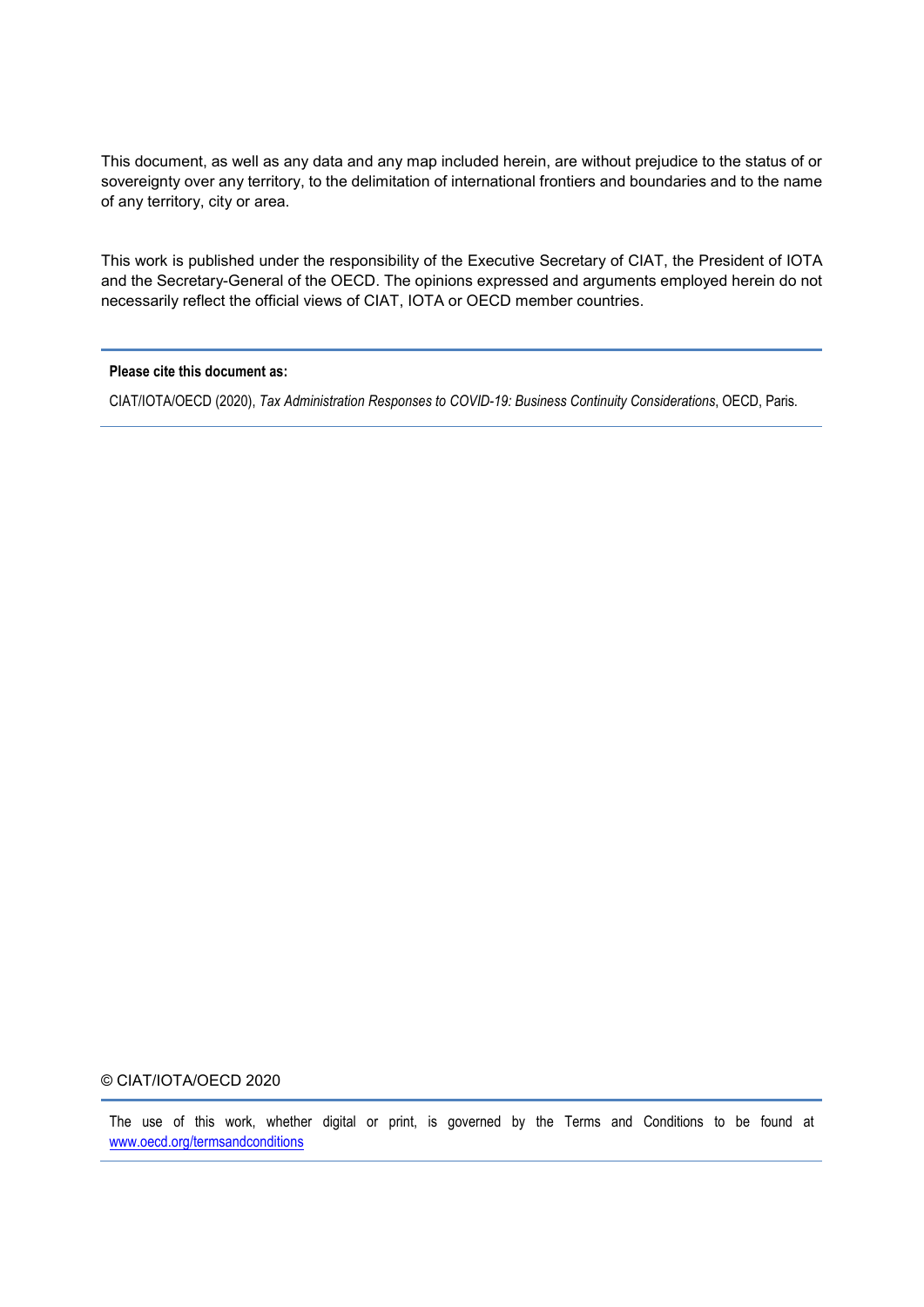## **Tax Administration Responses to COVID-19: Business Continuity Considerations**

The COVID-19 emergency will affect the lives of many people around the globe. It will bring unique challenges to tax administrations in managing the many different elements involved in ensuring continuity of critical activities and the safety of staff and customers during the duration of the pandemic.

This reference document provides an overview of business continuity measures that tax administrations may wish to consider in the context of the current pandemic. This is a joint document of the OECD Forum on Tax Administration, the Inter-American Center of Tax Administrations (CIAT) and the Intra-European Organisation of Tax Administrations (IOTA). It takes account of examples and considerations provided by tax administrations in response to a survey sent by the three organisations to their members.

The purpose of this document is to assist tax administrations in their own consideration of possible domestic measures. Although most administrations will already have well-developed business continuity plans these may need some adjustments given the nature of the current pandemic and wider government responses. This document does not make recommendations as regards particular measures as national circumstances and considerations will vary greatly. Tax administrations and other stakeholders are invited to provide comments on this document, including suggestions for additional considerations which might be taken into account and any links to publicly available business continuity plans by emailing the OECD Secretariat at [FTA@oecd.org.](mailto:FTA@oecd.org) It is intended that a revised version of this document will be produced in due course.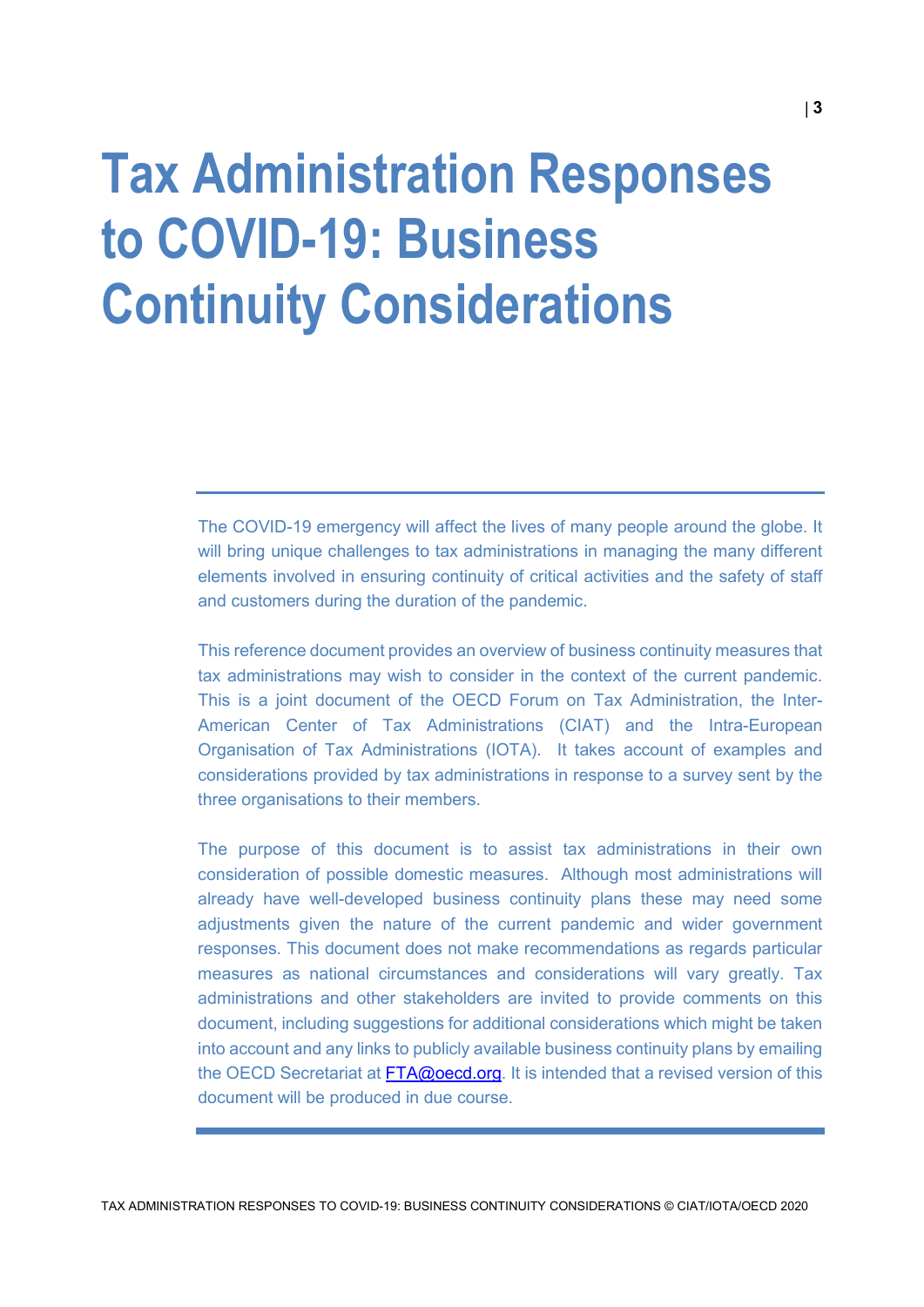# **Table of contents**

| 1 Introduction                                                  | 5  |
|-----------------------------------------------------------------|----|
| 2 Business continuity considerations                            | 7  |
| Governance arrangements                                         | 7  |
| Scenario planning                                               | 9  |
| Identification of critical and non-critical activities          | 10 |
| Understanding critical vulnerabilities and contingency planning | 11 |
| Staff and taxpayer safety                                       | 12 |
| Remote working                                                  | 13 |
| Communication with staff and contact arrangements               | 13 |
| Staff welfare                                                   | 14 |
| External communications                                         | 14 |
| Training and redeployment                                       | 15 |
| Recruitment, retention and leave                                | 16 |
| <b>Annex A. Useful reference Sources</b>                        |    |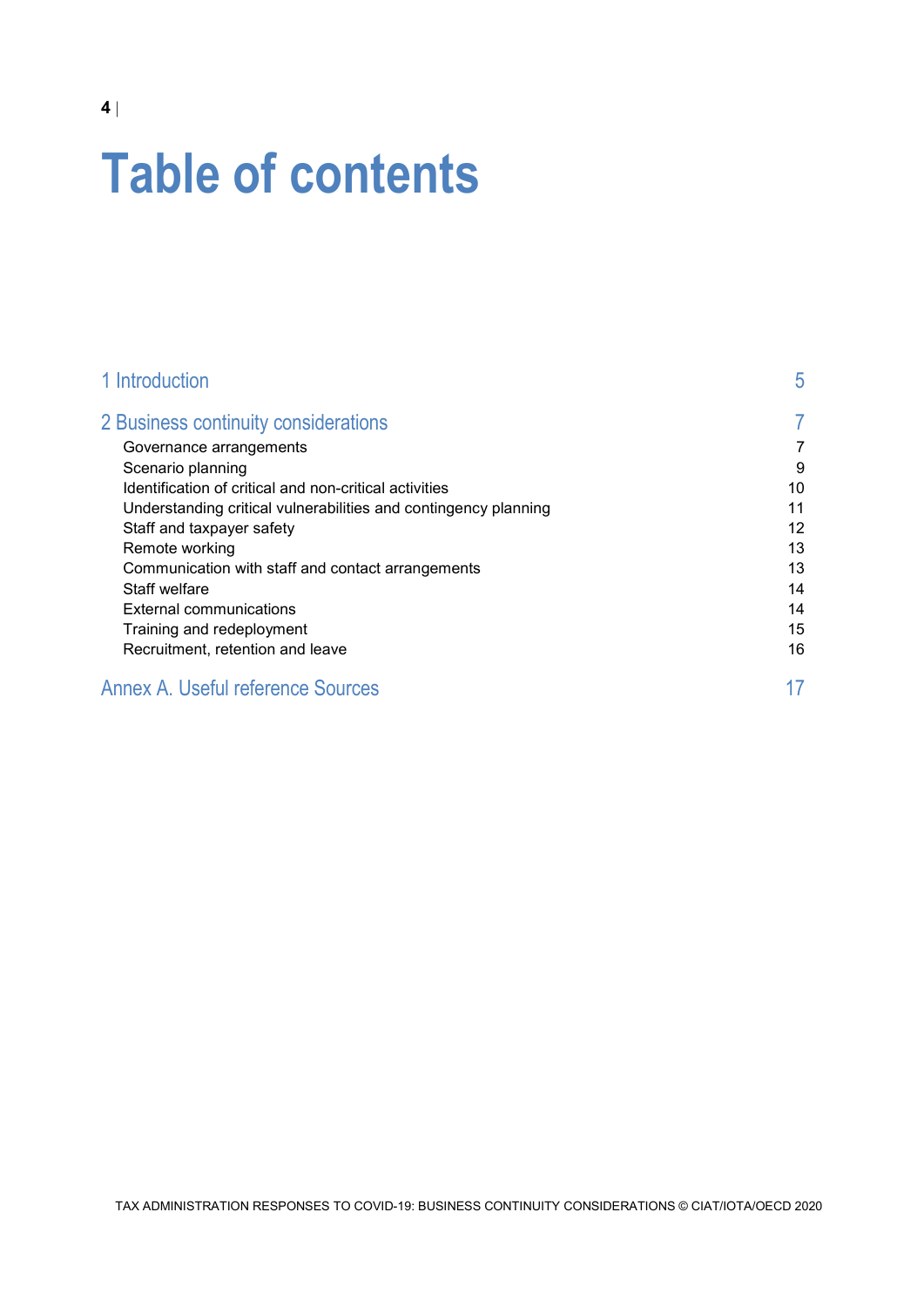<span id="page-4-0"></span>

1. Most tax administrations will have business continuity plans for dealing with one-off events which may be of short duration or geographically confined, such as economic shocks affecting a limited group of taxpayers, an event impacting a particular area (such as an earthquake), equipment failures and disruption to tax administration systems and terrorist incidents. Some may, though, not have plans which cover the range of issues relevant to a pandemic, in particular the risks to health, the impact on staff numbers and working locations, the potential length of a pandemic, the strains that might arise on the IT infrastructure and the economy wide shocks. In this case, the existing contingency plans need to be reviewed and adjusted to take into account the different considerations which will arise in the case of a pandemic. Even where contingency plans for a pandemic are in place, they will need to be continually reviewed given the rapidity with which circumstances can change and planning assumptions can become outdated.

- 2. The objectives of business continuity plans in a pandemic will include:
	- **Maintaining the safety of staff and taxpayers**. This means that measures should be put in place to reduce transmission of the virus, for example, minimising physical contacts and ensuring that appropriate hygiene and disinfectant procedures are in place, having clear policies on what staff should do in the case of illness and, where necessary, moving to remote working and closing offices to all but essential staff.
	- **Continuous provision of critical services to taxpayers and government over a prolonged period.** The duration of a pandemic can put significant strains on the administration's systems (for example, as a result of increased remote working, a reduced ability to maintain equipment, difficulties in carrying out co-ordinated activities) making it important that administrations identify the set of critical functions that must be carried out, desirable functions to minimise disruptions and non-essential functions. This will allow for prioritisation of resources and a focus on the core mitigating actions that can be taken to address risks. (Of course what is considered a critical function may change the longer the pandemic lasts.)
	- **Delivering support to a wide range of taxpayers, including as a result of new government policy responses.** Pandemics will generally affect the country as a whole, although it may be uneven in its impacts over time. This can lead to a widespread shock in the economy as demand drops, supply chains are disrupted and cash-flow constraints develop. In order to prevent a vicious circle developing, measures can be taken to support taxpayers as a whole or significant numbers of taxpayers in the most affected sectors. This itself can put strain on existing systems at a time when the administration may be asked to take on additional tasks, such as delivery of grant aid, benefit payments etc.
	- **Clear and timely decision-making processes in a rapidly changing environment and uncertain future states.** Pandemics can rapidly become uncontained with exponential increases in infection rates or significant changes in government policy (for example, household isolation and quarantine restrictions, transport restrictions, infrastructure issues),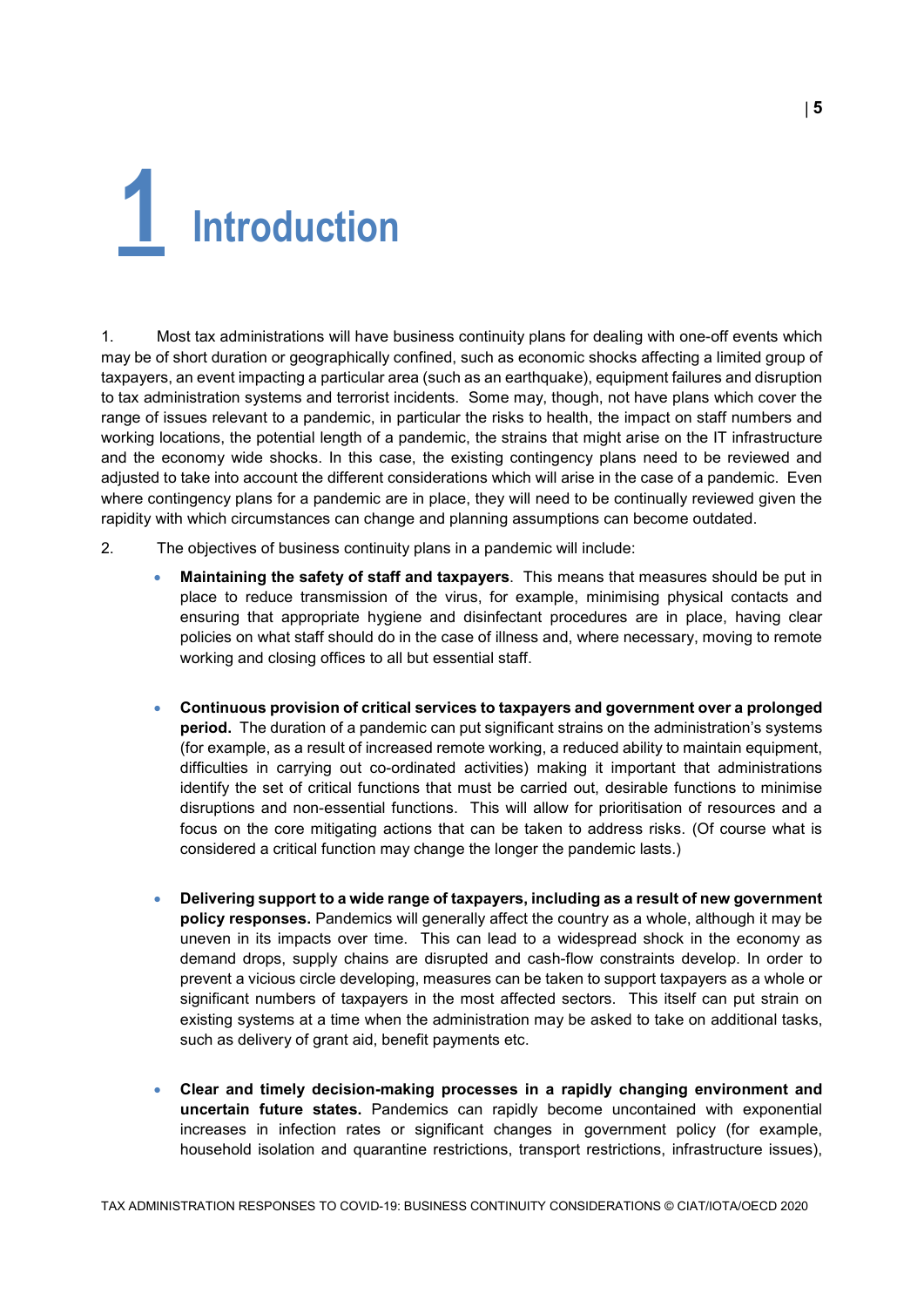making the assumptions of activated business continuity plans redundant and the need for significant adjustments to be made to ways of working and prioritisation of actions. This uncertainty about the impacts and evolution of the crisis need to be factored into decisionmaking processes, including their robustness.

• **Clear and timely communication with taxpayers and staff.** Pandemics can be a confusing, demoralising and frightening time, particular in a period where there are rapid and uncertain changes in the impact of, and responses to the pandemic. Clear communications are vital to helping staff and taxpayers to understand their options and responsibilities and to provide a supportive and inclusive environment.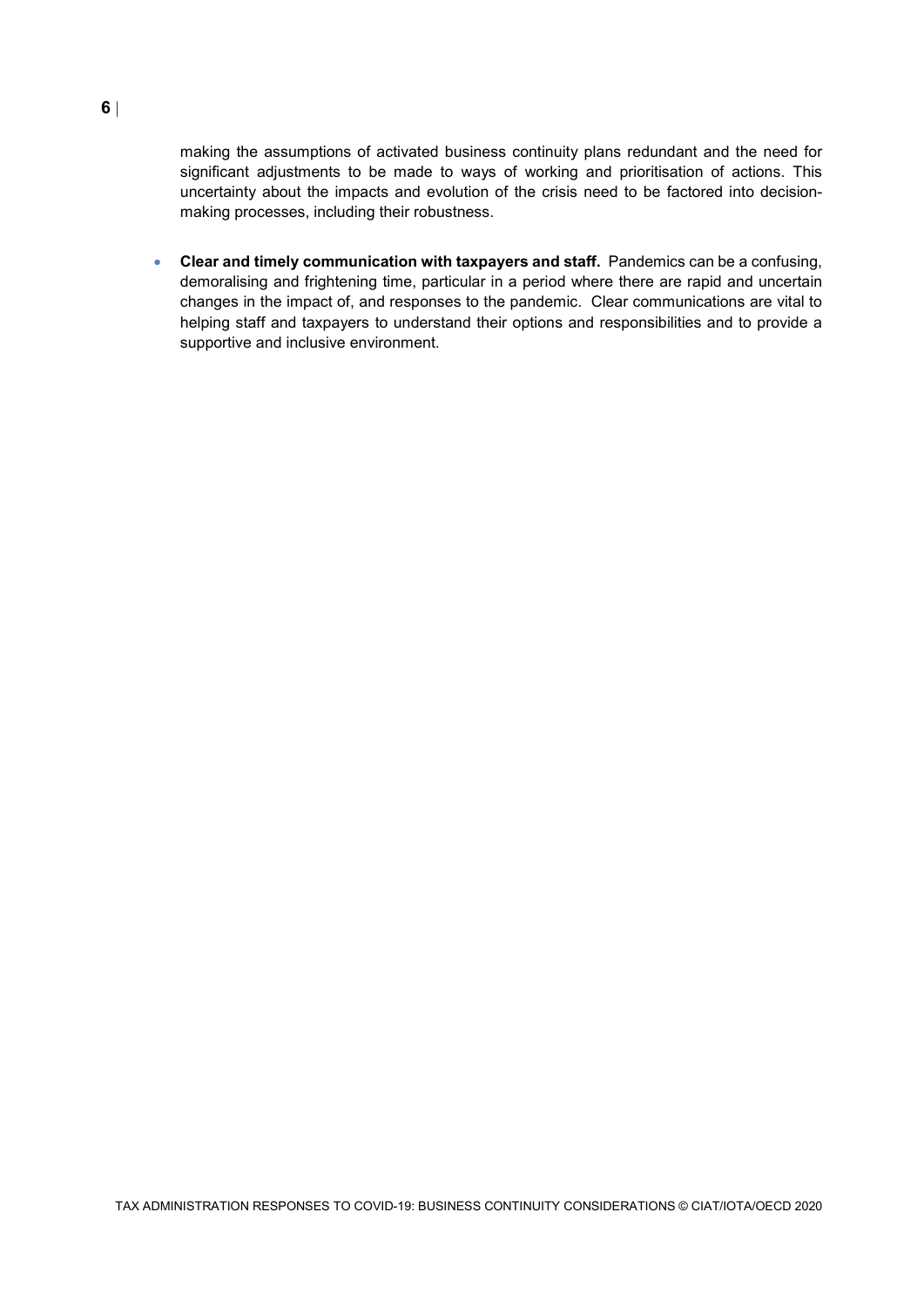# <span id="page-6-0"></span>**2 Business continuity considerations**

3. Most tax administrations will already have well established business continuity plans, including those based on ISO 22301. The categorisations below aim to illustrate some of the core business continuity considerations which might arise in a pandemic (as outlined in the introduction). These may require some amendments to existing plans, particularly given the rapidity with which the situation can change and the different nature of pandemics compared to one-off events. The considerations detailed below are not recommendations, nor are they intended to be comprehensive. Rather the aim is to provide food-for-thought based on the actions reported by a large number of tax administrations in their responses to a recent questionnaire.

4. Business continuity is, of course, an intricate and interlinked process, and there is no one-size-fitsall approach since measures adopted will depend on the different starting positions of tax administrations (for example, the extent of digitalisation of services, the roll-out of remote working possibilities, the responsibilities of the tax administration, contracting-out arrangements etc.). It will also depend heavily on the impact and evolution of the pandemic in different countries. Against this background, this document does not include examples from particular countries but instead draws out some general considerations which administrations may wish to take into account.

#### <span id="page-6-1"></span>**Governance arrangements**

5. The context for decision-making in a pandemic, a long duration crisis environment, is somewhat different compared to one-off events. Decisions will need to be taken rapidly and may change quickly (for example, as medical advice and/or government policy changes); they will need to be capable of being implemented as quickly as possible, which may mean changing prioritisation; and they need to be as wellinformed as possible in a potentially chaotic and fast-moving environment.

6. Among the main elements which might be considered regarding governance arrangements in a pandemic context are:

- **Activating a pandemic decision-making committee (PDMC in this note)** which would consist of a small number of senior officials (which may include the Executive Team or with clear and direct access to Executive Team as needed). The PDMC might include:
	- $\triangleright$  those responsible for critical tax administration functions and services and related stakeholders, including IT, HR, communication professionals, risk management professionals, the head of security, staff representatives and any appropriate external suppliers;
	- $\triangleright$  and have clear delegations and robust reporting chains. Any member of staff may become unavailable due to sickness etc., so for decision-making, the provision of critical information and implementation chains it will be important to have nominated back-ups. To ensure the continued functioning of the PDMC it could be considered to have special arrangements regarding the working environment for its members (e.g. obligatory remote working at first signs of a pandemic to minimise risk of infection);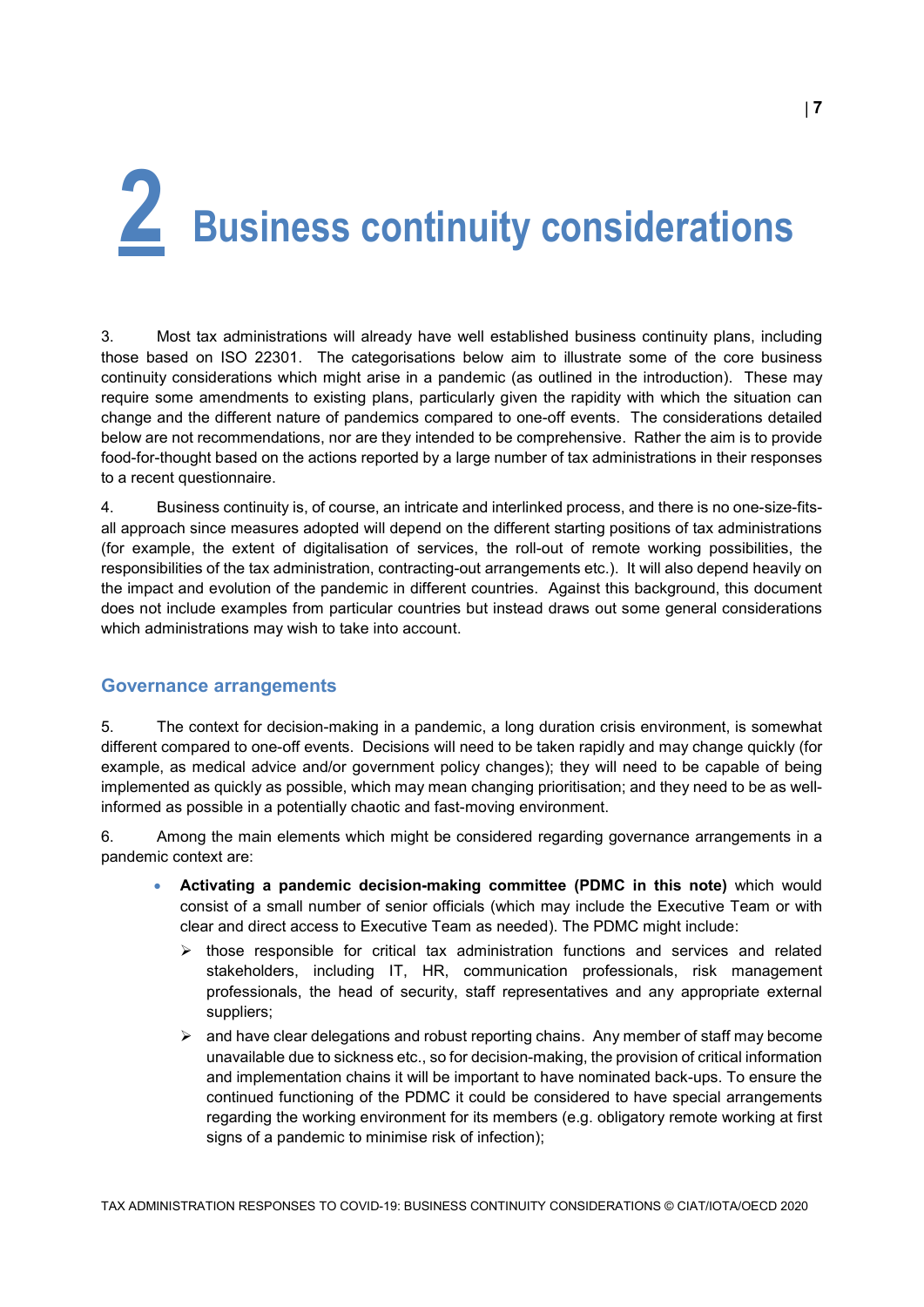- **Frequency and length of PDMC meetings**. Given the fast-moving environment of a pandemic and the busy schedules of senior tax administration officials, the PDMC may wish to determine the frequency and duration of meetings to allow for advanced scheduling at what will be an extremely busy time. The frequency of meetings may change over time with daily meetings at the beginning of the crisis, to less frequent meetings when all arrangements have been implemented and the monitoring phase is underway. The overall plan might also foresee regular PDMC meetings in the recovery phase of the pandemic.
- **Clarity on the nature of decisions that should be made by the PDMC** and what is delegated to administration managers. In a pandemic environment it could be easy to overload the PDMC and potentially risk dulling the focus on critical decisions. For example, decisions could be made by the PDMC on:
	- $\triangleright$  the core elements of the business continuity plan, the identification of critical functions and major staffing decisions (such as moves to remote working, office closures and the redeployment of staff);
	- $\triangleright$  assignment of roles for the development, implementation and monitoring of the plan, including the identification and recording of risks and mitigation actions in different scenarios;
	- $\triangleright$  agreement of a dynamic business continuity plan, core assumptions and significant proposed changes in the light of circumstances (for example, the core assumptions were wrong or have changed);
	- $\triangleright$  agreement of the frequency/timings of meetings, agendas, attendance, reporting requirements etc.
- **A sufficiently resourced PDMC Secretariat function**. The responsibilities of the Secretariat should ideally be well documented, and updated, to avoid gaps**.** Since the PDMC may meet frequently and make decisions covering significant aspects of the tax administration in a short time period, the Secretariat may face significant stretch. Among other things the Secretariat will need to:
	- $\triangleright$  organise the PDMC meetings (often remotely);
	- $\triangleright$  keep a record of participants/nominated delegates and up-to-date contact details (including private phone numbers that would allow communication even when the administration's network fails);
	- $\geq$  commission and collate a wide range of information in a digestible form, including a risk register;
	- $\triangleright$  collate external assessments of the impact of the pandemic and changes in government policy and recommendations;
	- $\triangleright$  ensure that the implementation of decisions are delegated and are being actioned;
	- $\triangleright$  maintain documentation of decisions and assigned responsibilities for implementation;
	- coordinate communication of decisions.
- **Timely and accurate information.** Decision-making needs to be well-informed, including on the impact of previous decisions. The PDMC might wish to determine a core set of metrics which are regularly reported, in addition to ad hoc information requests. (The core-metrics might also input into a post-pandemic report which contains lessons-learned and makes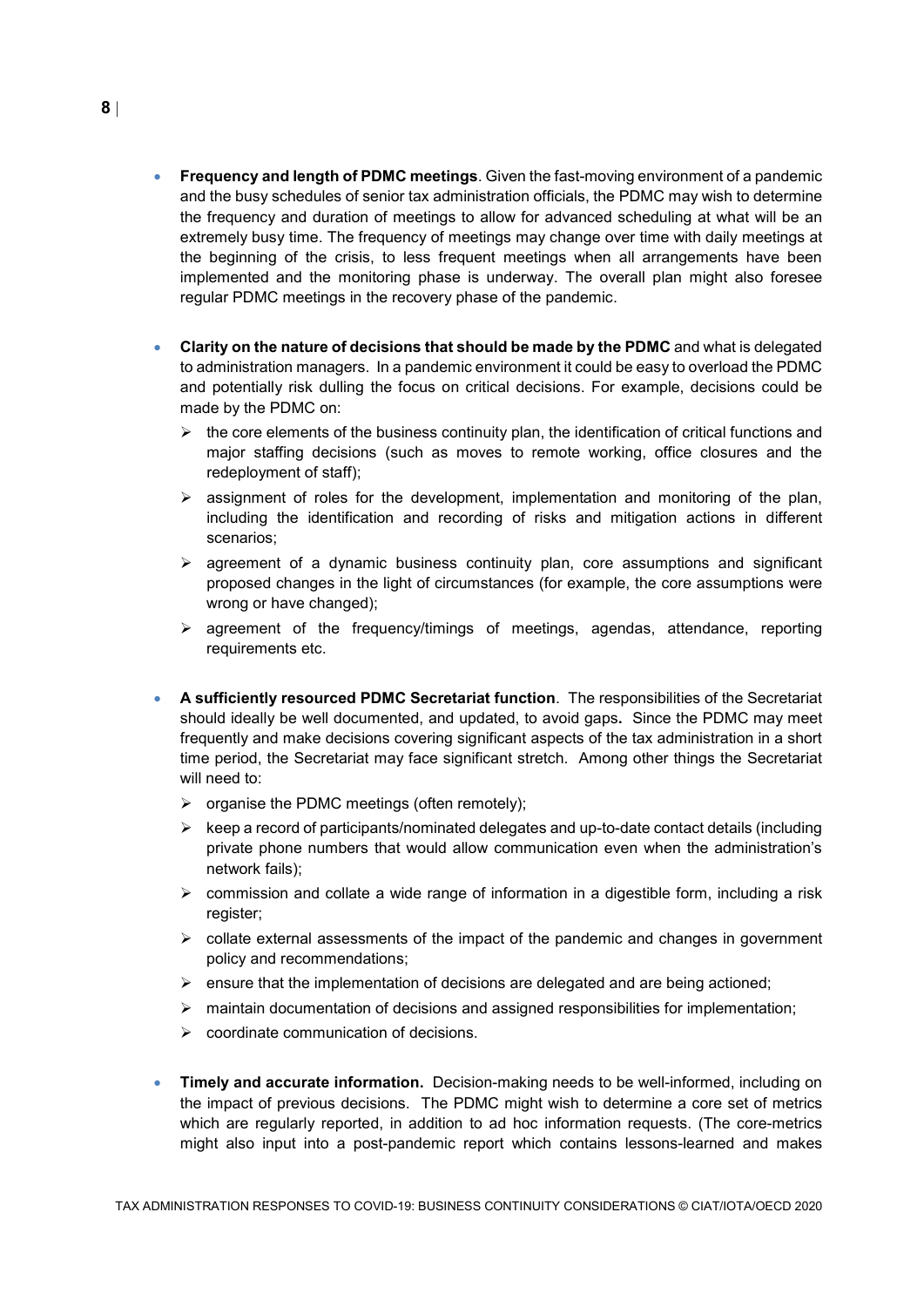suggestions for future improvements.) For each of these reporting responsibilities and timelines need to be determined. For example, core metrics might include:

- $\triangleright$  the numbers of staff by function who are ill, who are able to work remotely, who are able to come into the office (where necessary) as well as the numbers of staff who could be redeployed from non-critical to critical functions. Ideally this should be displayed as a time series so that it is possible to see the evolution of the impacts of the pandemic on staff;
- $\triangleright$  metrics relevant to the ability of critical IT systems to be maintained (for example, capacity constraints, outage times, maintenance issues, problems faced by IT suppliers, internet availability etc.);
- $\triangleright$  the use of different tax administration services, e.g. number of people contacting the administration by channel, difficulties faced in communication (e.g. telephone wait times, web outages);
- $\triangleright$  the impact on revenue collection of deferred payments, increased debt instalment plans, changes in tax policy etc.;
- $\triangleright$  analysis of difficulties reported by taxpayers in communications (for example, reporting deadlines, payment difficulties, provision of information etc.) to help inform prioritisation or additional policy responses. This could not only look at incoming communication but also monitoring the administrations social media accounts;
- $\triangleright$  information on the wider impacts of the pandemic which might impact tax administration operations, for example, increases in transmission rates, changed government guidance/policies, the evolution of the pandemic in other countries;
- $\triangleright$  feedback from managers about the main staff welfare concerns and possible mitigating actions;
- $\triangleright$  information on the economic activity to assist government decision-making, where available this could be assisted through real-time reporting mechanisms, such as einvoicing systems, online cash registers, etc.
- **Engagement with external decision makers.** Ideally the PDMC should be informed of and connected with whole-of-government approaches/policy decisions (with minimal delay) and able to feed in the potential impact on critical tax administration services or implementation considerations which may affect the design of the policy. For example, it would be helpful for policy makers to understand what policies would be easiest to implement through existing tax administration systems, since changes requiring system development can take time and may impact other priorities.
- **Communication of decisions.** It will be important that communication of decisions are disseminated to all parts of the organisation which are responsible for implementation or which are affected by them at the same time. Ideally early feedback would be sought on delivery of the decisions, for example, any particular difficulties, timing considerations etc. as well as relevant metrics which should be monitored.

#### <span id="page-8-0"></span>**Scenario planning**

7. Given the very different impacts and evolutions that pandemics can have, administrations may wish to draw up a set of scenarios, where possible for different levels/functions of the administration and ideally aligned with wider government scenario planning. This will help in informing the PDMC of when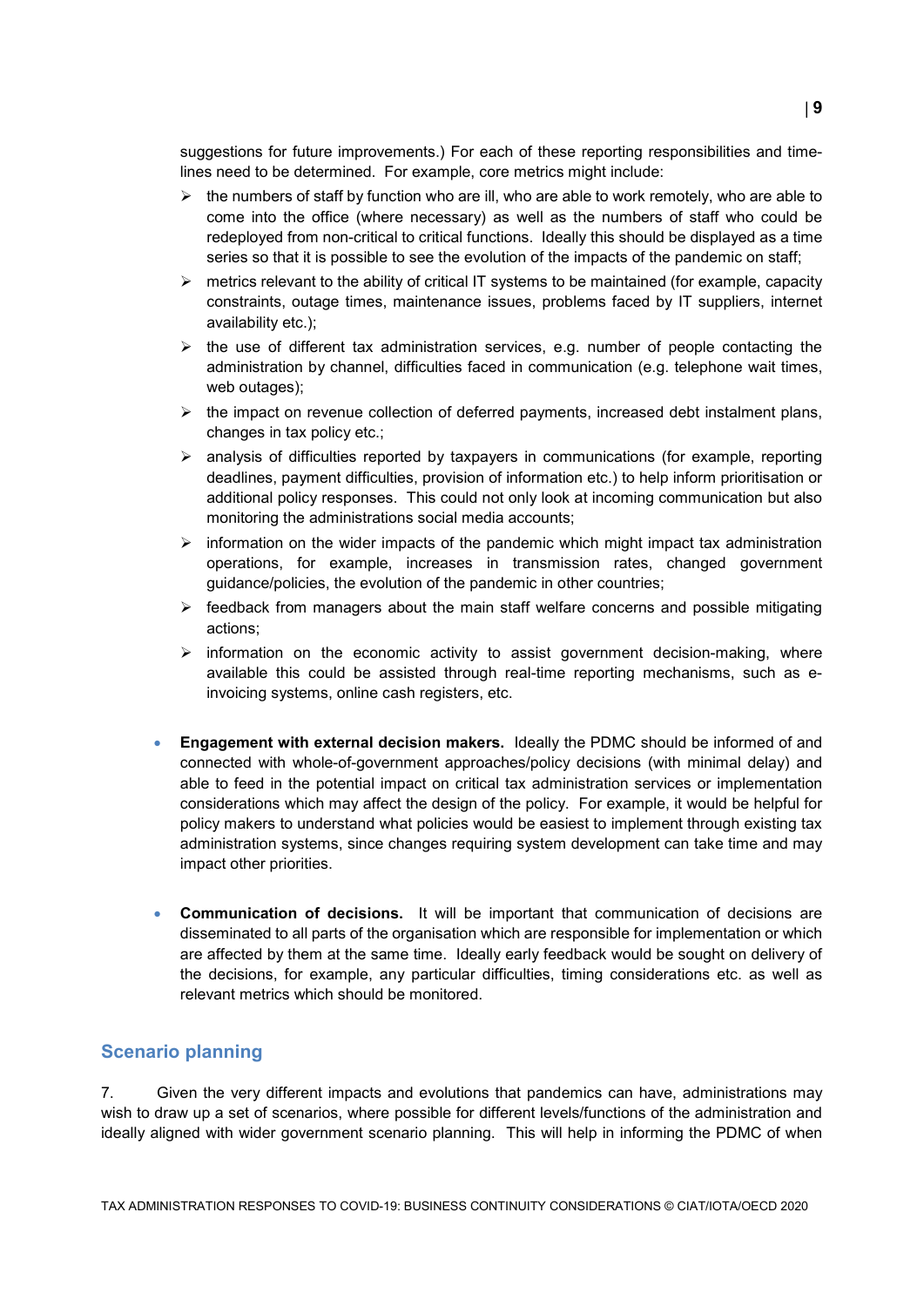significant shifts in the business continuity plan may be required, for example, a move to prioritising only critical services, or a sub-set of critical services, or to full remote working.

8. Aligning with scenarios produced by government would allow for a better understanding of the wider impacts that, for example, higher infection rates or longer-term restrictions (such as household isolation and quarantine) would have on issues which could affect tax administration continuity planning. These might include the impacts of different scenarios on:

- the number of staff who might become unavailable because of sickness and over what periods;
- the availability of staff due to restrictions on transportation, household isolation, school closures, caring responsibilities etc.;
- the ability of staff to work in the administration offices where necessary for a function to be carried out (for example, call centres or IT services) and what would be necessary for those functions to be fully or partly moved to remote working;
- the access to office premises, for example, in a situation where certain offices are closed due to contamination;
- the ability of suppliers to maintain key administration services, such as communication channels, IT systems, banking functions, internet availability etc. and the impact on the ability of staff to work remotely;
- the additional services that governments may wish tax administrations to implement to support taxpayers or taxpayer groups.

9. Administrations may also wish to produce recovery scenarios which might involve a quick return to normality, a slower return with continuing restrictions (for example, social distancing, continuing school closures, transport restrictions etc.) or a second wave of the pandemic over time. Among the elements to be considered are:

- what functions should be brought back on-line and in what order;
- where will problems still remain if significant numbers of staff remain in remote working scenarios;
- the impact on IT system maintenance;
- the clearing of backlogs in work load and what should be prioritised;
- the impact of different timing on the administration and taxpayers for seeking to recover deferred or unpaid tax;
- what should be prioritised in preparation for a possible second wave of the pandemic.

#### <span id="page-9-0"></span>**Identification of critical and non-critical activities**

10. Early on in the crisis it will be important to understand what should be considered critical functions; desirable functions; and non-essential functions. General definitions of critical services may be something like:

"services whose compromise in terms of availability or integrity would result in a high degree of injury to the health, safety, security or economic well-being of citizens, or to the effective functioning of the government."

"time critical functions whose failure even for hours would impact on the administration's business systems, people, buildings and suppliers resulting in an unacceptable level of disruption to its role, loss of service to its customers, or damage to its reputation."

11. Administrations may find it helpful to classify functions under themes, such as:

TAX ADMINISTRATION RESPONSES TO COVID-19: BUSINESS CONTINUITY CONSIDERATIONS © CIAT/IOTA/OECD 2020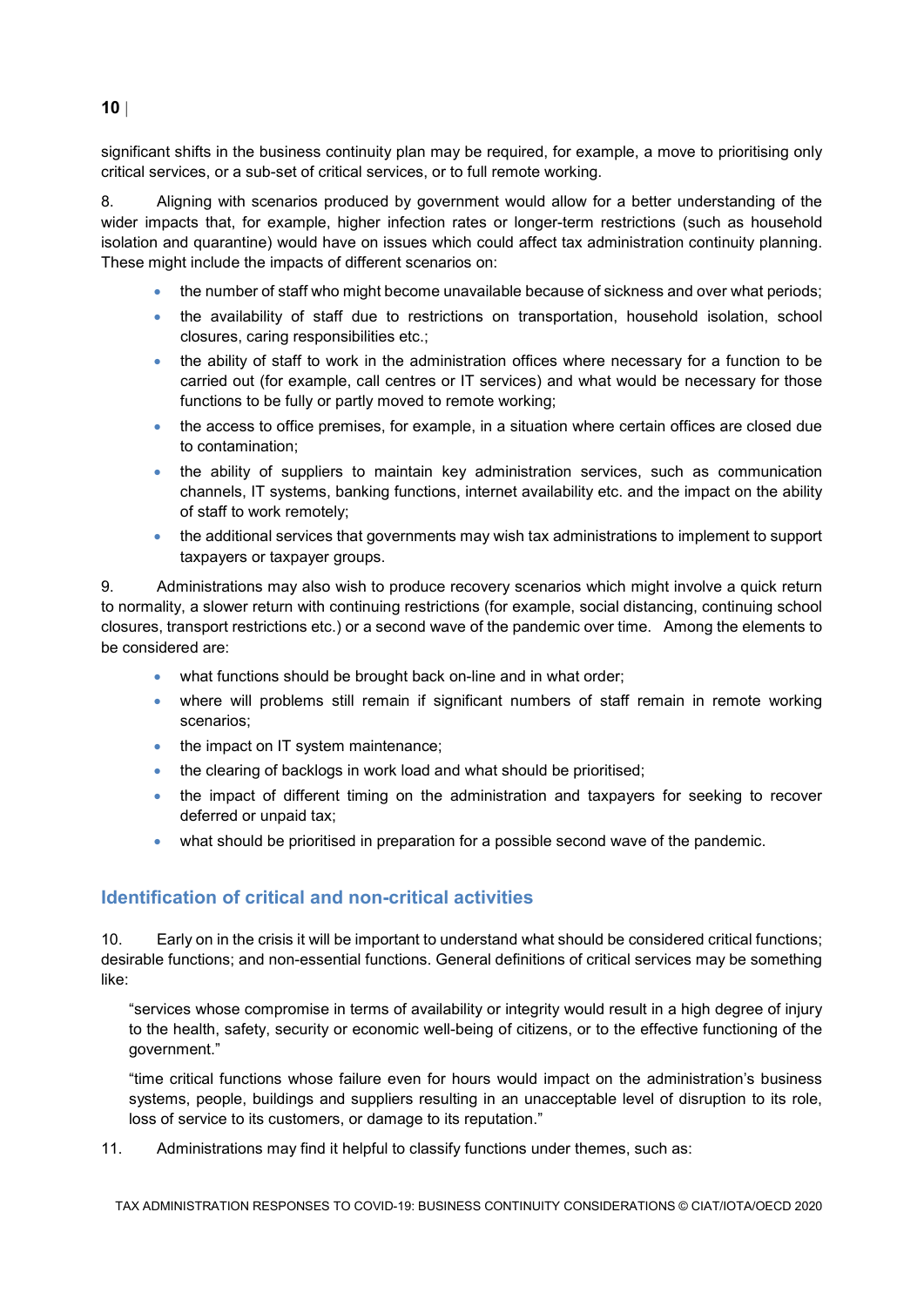- maintaining operating infrastructure ensuring the organisation has the capability to operate such as IT and buildings;
- moving money to the right places in government;
- making payments out prioritising vulnerable people and businesses;
- bringing in key revenue prioritising regularity of payment;
- criminal intelligence and investigation activity.

12. Tax administrations may wish to consider agreeing with the responsible parts of government what should be classed as critical functions and the priority ranking between those functions in different scenarios. Some tax administration functions might, for example, be necessary for the performance of other critical functions such as making government payments, providing information to pay benefits (for example, banking or address details), regulatory licencing etc. The critical (and non-critical) functions might be maintained in a dedicated database which is regularly revised. This database might also indicate interdependencies between critical functions.

13. It may also be helpful to specify service levels for critical functions, for example, in terms of:

- the maximum number of hours that a critical function can be out of operation (for example, to allow for maintenance) at different times of the day;
- the minimum service levels that should be maintained within particular periods for different administration functions;
- the minimum service levels for particular groups, for example, vulnerable people, those with caring responsibilities etc.

#### <span id="page-10-0"></span>**Understanding critical vulnerabilities and contingency planning**

14. In general, tax administrations will have undertaken risk analysis and testing to identify critical vulnerabilities to core systems and have risk management plans and mitigating actions in place. During a pandemic, however, it becomes more likely that critical vulnerabilities may materialise more widely than, for example, in a one-off event and this may impact mitigation actions which may assume a degree of independence of vulnerabilities.

15. Tax administrations may therefore wish to bring together those responsible for managing critical vulnerabilities to examine the critical dependencies and to consider any further mitigating actions which might be necessary (whether within the administration or through others, for example, telecom providers in the case of bandwidth issues). Each function might also wish to appoint a single point of contact to liaise with other areas of the administration and relevant suppliers on an ongoing basis and in the event of risks materialising. Administrations may also wish to establish a roster of personnel and back-up personnel, by position, needed to continue mission essential services and functions.

16. Administrations may also wish to undertake coordination of planning with contractors, suppliers, shippers, agencies and other businesses that support, or are supported by, critical functions and other business priorities. In this regard, consideration could be given to initiating pre-solicited, signed, and standing agreements with contractors and other third parties to ensure fulfilment of mission essential requirements, including contingencies for backup should primary suppliers or contractors be unable to provide required personnel, services, or supplies.

17. Tax administrations may also wish to put in place specific measures to detect fraudulent schemes set-up to take advantage of circumstances that greatly impact the work arrangements of the administration. This could include new schemes to obtain refunds, access government payments meant to assist taxpayers in emergencies, etc.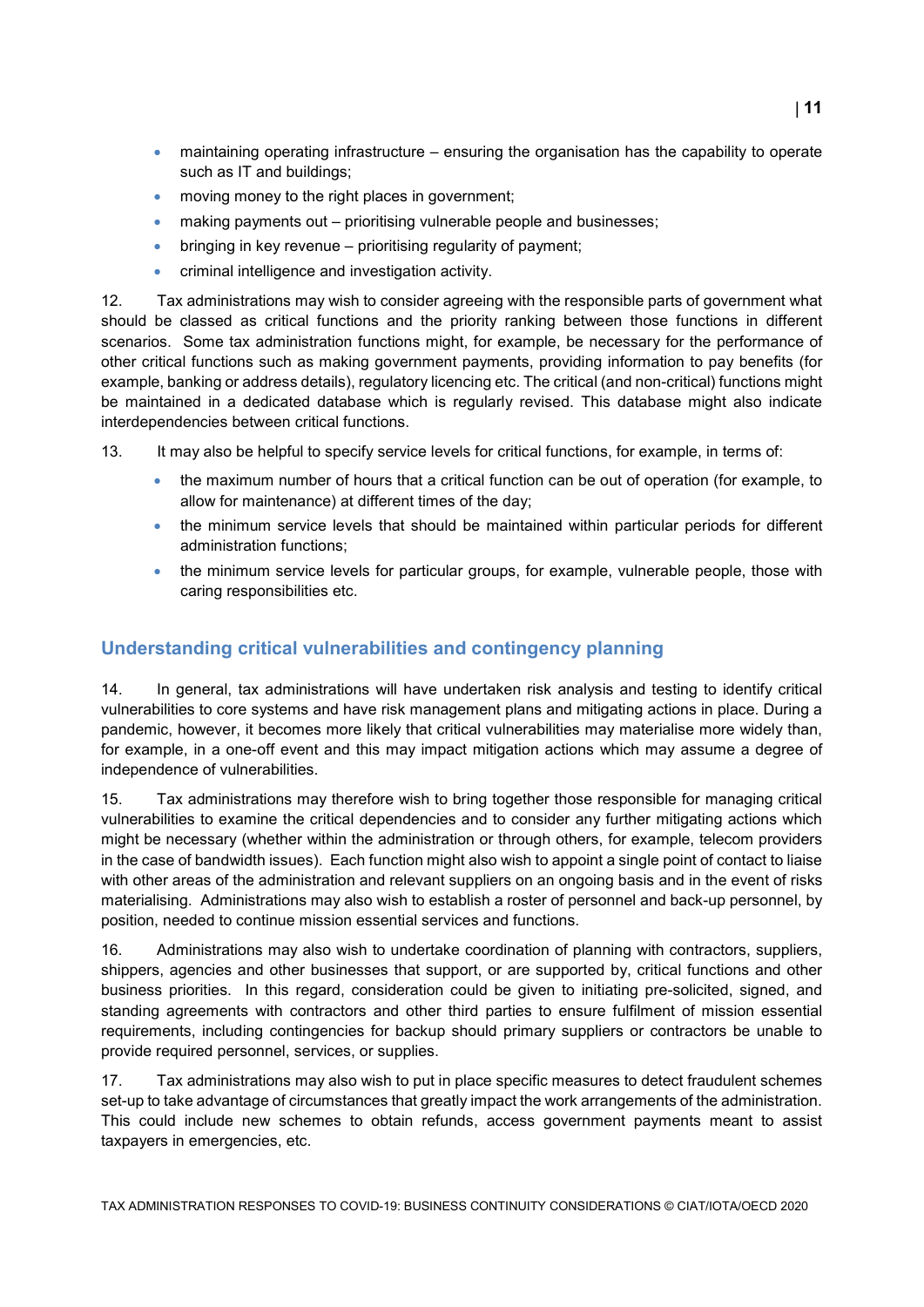#### <span id="page-11-0"></span>**Staff and taxpayer safety**

18. Maintaining staff safety and the safety of taxpayers as a result of tax administration actions (such as office visits, audits, other in-person contacts) is of critical importance. In order to consider the appropriate measures which might need to introduced, an understanding of the transmission risks is first required, for example, how the virus is transmitted and the infection rate. Guidance on this can come from the government and from consideration of what has happened or is happening in other countries. Considerations for maximising staff and taxpayer safety might include:

- identification of the risks to maintaining workplace safety and effective mitigation, for example:
	- $\triangleright$  policies on decontamination in the event that a member of staff becomes ill after having recently been in the workplace;
	- $\triangleright$  how can social-distancing be maintained (e.g. staff in critical functions may work in shifts or alternate working from home);
	- $\triangleright$  are there sufficient hygiene facilities in place (hand sanitisers, hand washing facilities);
	- $\triangleright$  do staff have appropriate protective equipment;
	- $\triangleright$  are there high-risk locations (for example, doorways, elevators, narrow hallways, single reception desks etc.);
	- $\triangleright$  is there high-risk equipment (shared phones, shared computer keyboards, door handles, entry buttons etc.);
	- $\triangleright$  are particular roles at greater risk (security personnel, cleaning staff, those responsible for internal deliveries, receptionists etc.);
- identification of vulnerable people (for example, with pre-existing medical conditions, in older age brackets or with other at-risk characteristics) and appropriate policies, such as remote working or in-office isolation. This should also include staff with responsibilities for caring for vulnerable people;
- provision of information about how to stay safe, both general and specific to the circumstances if working in the administration buildings, visiting taxpayer premises or working remotely;
- early identification of what can be done through digital or telephonic communication and what can only be done, if anything, through in-person contact (both staff-to-taxpayer contact and staff-to-staff contact). This includes reviewing any domestic and international travel arrangements;
- where in-person contact is absolutely necessary, what are the steps to minimise risks, for example: only accepting visits from people who have no symptoms, who have already recovered from the virus or who take precautions such as wearing appropriate masks etc.); and what type of protective equipment can be provided (for example, providing single use gloves and masks, disinfectant hand wash, setting-up glass walls with microphones or computer screens for communication, etc.);
- dividing offices/building into separate areas for different groups of staff, including entrances and bathrooms.

19. Consideration may be given to setting up a dedicated sub-group to develop and recommend policies and mitigation strategies to the PDMC. This may help to avoid conflicting or partial views on appropriate measures derived from different information sources and allow expertise and information gathering to be centralised, consistent and up-to-date with the latest information and practices.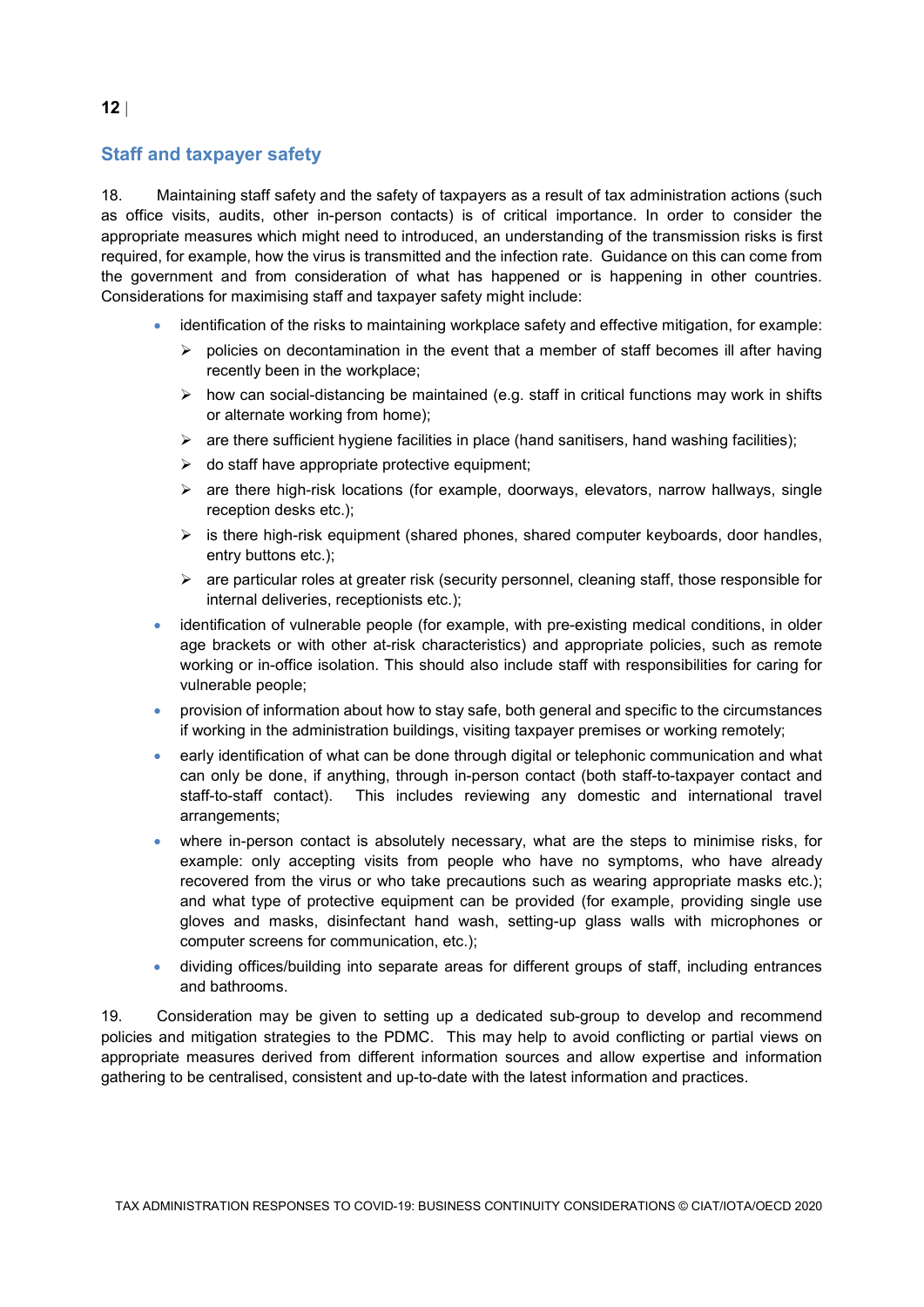#### <span id="page-12-0"></span>**Remote working**

20. Remote working can be an effective policy to reduce transmission risk and may be required/advised by government to be undertaken where possible as part of a wider societal response to reducing community risks. Tax administrations may, therefore, wish to consider what functions can and cannot be done remotely. For example, in some countries it may not yet be possible for call-routing to be carried out remotely and some core functions, such as server and systems maintenance may have to be carried out on site. In addition, some roles, such as building security cannot be done remotely. In order to make remote working effective, administrations may wish to consider:

- establishing good practice protocols for remote working, for example, expected hours (depending on other responsibilities such as caring), notification of availability, frequency of team meetings, maintenance of data protection and security standards (e.g. wifi security) in a home environment etc.);
- producing guidance on motivation and health and safety, for example, on: how to distinguish between work and home-life; taking breaks and moving around; advice on issues such as posture, screen height, support for hands during typing, adequate lighting etc.;
- what support mechanisms need to be in place to deal with individual or collective difficulties in remote working, both for surfacing issues which may need systems fixes and helping with individual issues (such as passwords/log-ins not working);
- whether there are systems constraints, such as the ability of the system to cope with significant amounts of remote working and the identification of short term options (such as splitting work between online and offline, reducing the availability of non-essential drains on system resources, such as accessing the internet for personal use through the administration's systems) and longer term systems improvements;
- whether staff have appropriate equipment. For example, where there are not enough work laptops it may be possible to redeploy laptops to staff working in critical functions and/or it may be possible to download Virtual Private Networks (VPNs) onto personal computers (subject to appropriate security considerations). It may be difficult to work on laptops for long periods and consideration could be given to reimbursing staff for the purchase of screens, keyboards, computer mouse devices, headphones, etc.

#### <span id="page-12-1"></span>**Communication with staff and contact arrangements**

21. A pandemic is obviously an uncertain, difficult and frightening environment for staff whether working in the office or remotely. Administrations will want to consider how they can best respond to staff concerns, support staff and keep in regular contact. Consideration might be given to:

- putting in place a communication strategy towards staff during the pandemic, perhaps based on the pillars of ensuring that staff: feel valued and motivated; have timely, useful and clear information for health and safety purposes; and have a good understanding of working arrangements and their own roles. This might work best if done in a cascading manner with high-level messages from the administration leadership and more detailed messaging from HR and the management chain.
- purchasing new or additional licenses for an external system of videoconference where internal systems are under strain or required for urgent communications;
- working with mobile service providers to facilitate the sending of a group SMS to a list of numbers provided by the tax administration;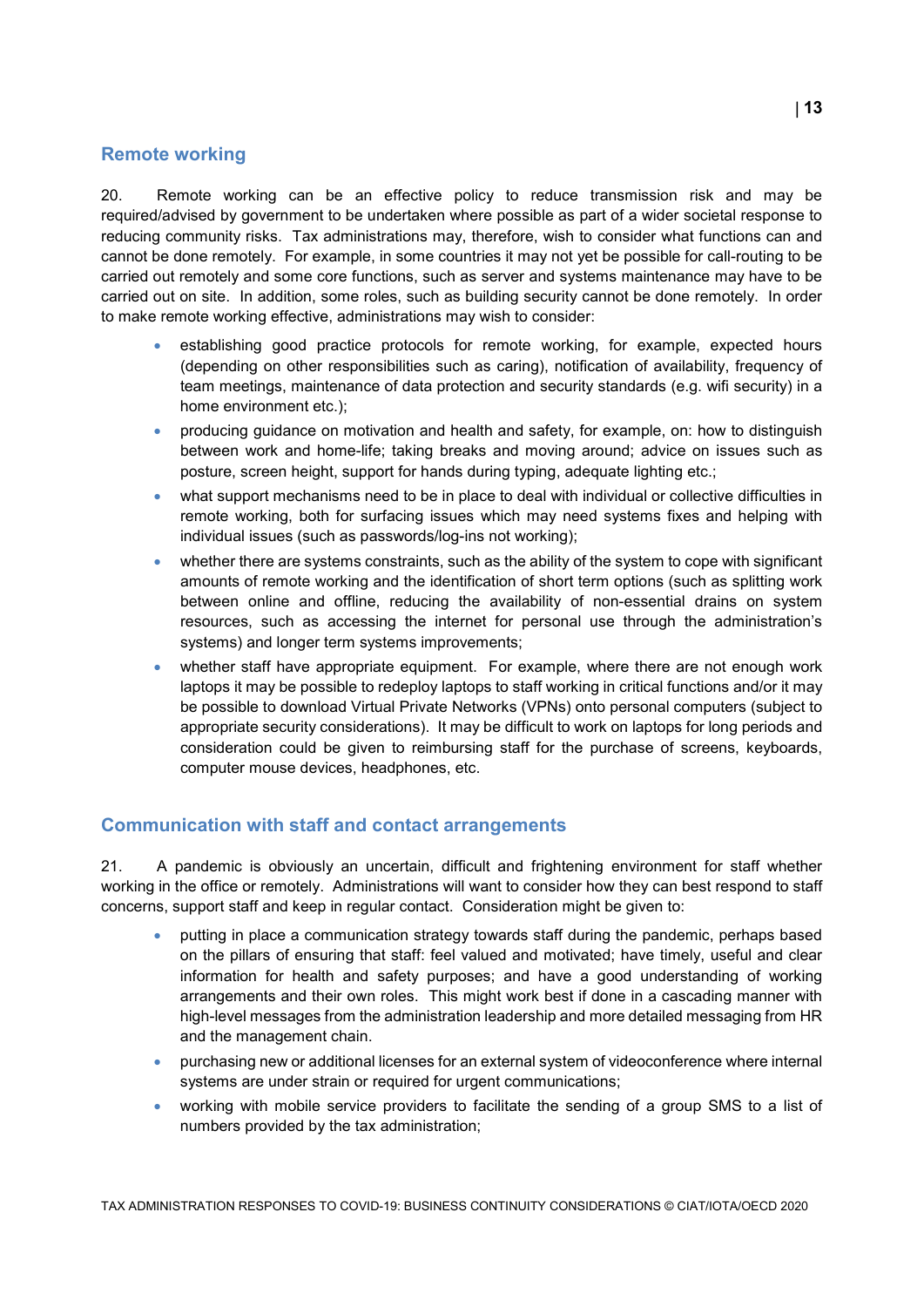- asking staff to update their personal contact details (including mobile numbers and personal email addresses) as well as details for their next of kin or other emergency contact persons (ideally through self-service portals to avoid bottle-necks);
- establishing a "call-tree", which is a document that graphically depicts the calling responsibilities and the calling order used to contact management, employees, customers, suppliers and other key contacts in the event of an emergency, disaster, or severe outage situation;
- where practicable, developing an app for personal phone devices enabling emergency communications to personal device;
- putting in place simple mechanisms for reporting sickness or caring absences given that large numbers of staff might be in such a position at any one point in time, ensuring that Covid-19 specific data is identified for reporting and resource management purposes (subject to data protection requirements);
- as an emergency measure, allowing employees to use private emails or private phones to communicate, with guidance on when such communications might be appropriate and how to take account of security and data protection;
- production of good practice guidance on keeping in touch, such as regular team meetings, wider divisional meetings, webinars, etc.

#### <span id="page-13-0"></span>**Staff welfare**

22. In addition to general staff communications, administrations may want to review the mechanisms that are in place for identifying and responding to staff welfare issues. The pandemic will affect different people in different ways, for example, where there is a bereavement in the family, where staff or their loved ones are in vulnerable groups, where they may be isolated etc. Tax administrations may wish to consider:

- assigning responsibilities for keeping in touch with staff to line managers with upward reporting on general or particular issues and policies for what to do if contact cannot be made for more than a certain period of time (for example, notifying next of kin, emergency contacts, colleagues living close by, etc.);
- encouraging the use of acceptable social media channels to keep in touch across teams, including using group chats;
- identifying vulnerable staff, such as those in an older age bracket, single parents, those with caring responsibilities (for example, for elderly relatives), disabled staff, those living alone, etc. and consider special provisions for keeping in contact;
- reviewing existing staff welfare services, such as help-lines, and whether they are able to cope in the pandemic environment and whether other mechanisms could be put in place such as quick training for managers, production of general guidance, web chat facilities etc.;
- considering the provision of access to wider information and programs to deal with mental health;
- working with the unions and other staff representative bodies on ways to support staff welfare during the pandemic.

#### <span id="page-13-1"></span>**External communications**

23. Communications with taxpayers can take on heightened importance in the confusing, worrying and rapidly changing environment of a pandemic. Administrations may want to put in place a pandemic

TAX ADMINISTRATION RESPONSES TO COVID-19: BUSINESS CONTINUITY CONSIDERATIONS © CIAT/IOTA/OECD 2020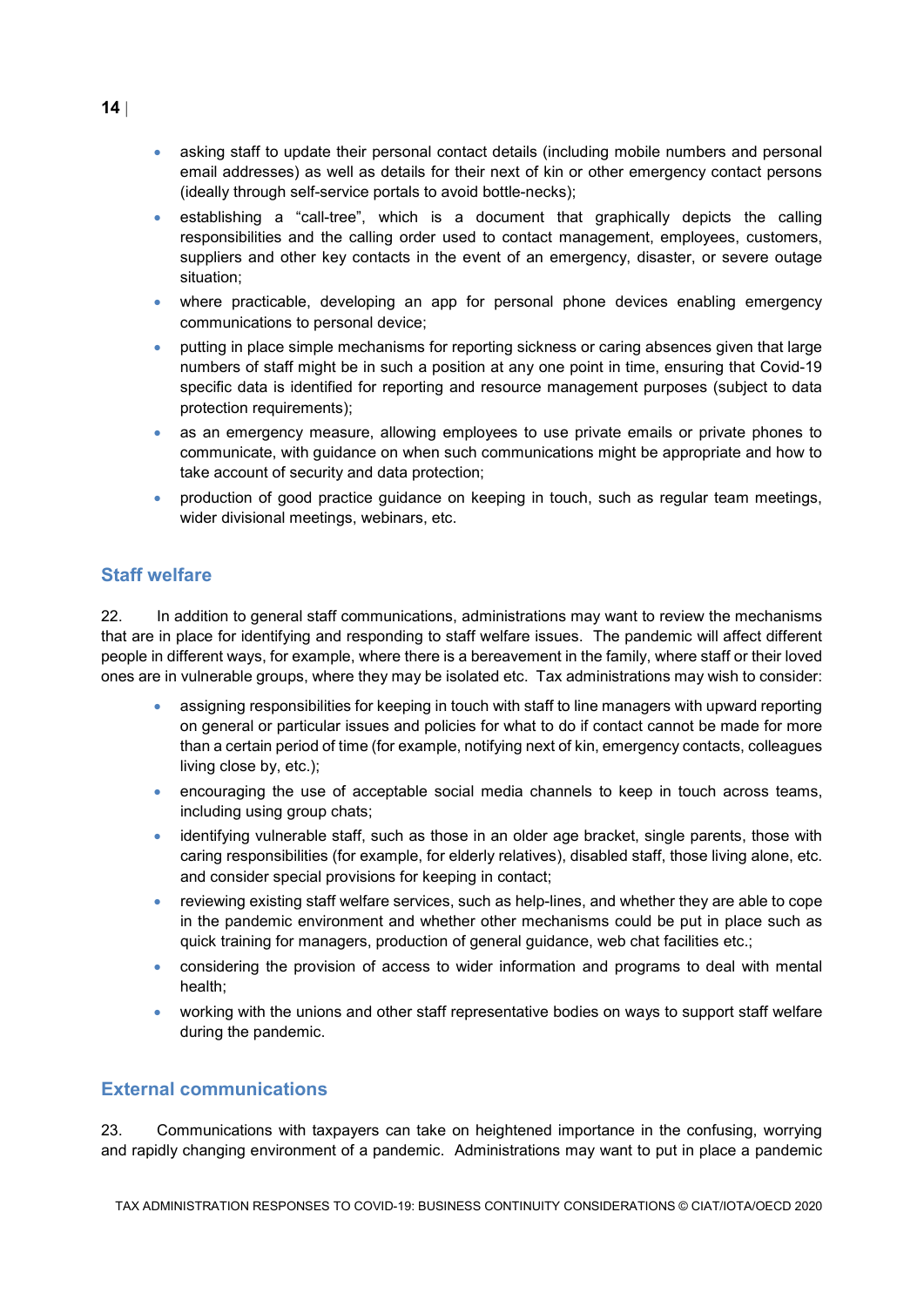communication strategy about how best to communicate with taxpayers to achieve administration and government objectives. Communication considerations may include the following (in different languages where appropriate):

- getting across in general terms that the administration is there to support taxpayers and the wider economy, including the fit with other government policies, in particular to get across that this is a communal effort and citizens are in this together;
- watch-words to quide communication styles might be "fair, kind and human", ensuring that communications are clear, transparent and sympathetic in a time of significant anxiety. This can also be important for longer-term changes to compliance behaviours and the reputation of the tax administration, which will be of great importance during the recovery phase;
- making it easy to navigate to up-to-date information on the tax administration website (for example, promoting a simple new web address), linking to other government websites as appropriate;
- explaining clearly how to contact the tax administration with clarity on expected time lines/methods of response;
- communicating the detailed support options available, with clarity on how to access them, expected timings of support and any conditions, as well as how to communicate with the administration in cases of uncertainty;
- making taxpayers aware quickly of changes in services, service levels or processes as a result of changing business continuity arrangements (for example, the closure of offices or the move to remote working).

24. Tax administrations will also wish to consider communication channels which may be appropriate for different types of message, for example, their website, third parties such as trade associations or advisers, social media, newsprint and television. Consideration might also be given to providing a dedicated service, for example, a telephone service, specifically for employers to support them in different situations due to Covid-19.

25. As with existing communication strategies, thought will need to be given to how best to access different groups, including those who may be digitally challenged or with special needs.

#### <span id="page-14-0"></span>**Training and redeployment**

26. Where activities are deemed to be non-essential or desirable, consideration might be given to how the resources currently dedicated to such activities could be redeployed if necessary to more critical functions. This would require thinking about:

- mapping the availability of such staff and their backgrounds which might make them particularly suitable for redeployment to particular activities;
- training for carrying out a new function. In some circumstances this may be possible to do physically subject to appropriate health and safety measures. Where not possible, it might be done through remote mentoring, webinars, live training sessions, live team training sessions or e-learning and e-exams);
- how to provide support for those undertaking new tasks, particularly if done remotely, for example, by establishing a help-desk for the particular function as a source of expert knowledge, or have somebody already trained reviewing decisions or work done;
- providing access to the appropriate systems and any security, data protection or systems training that would be required.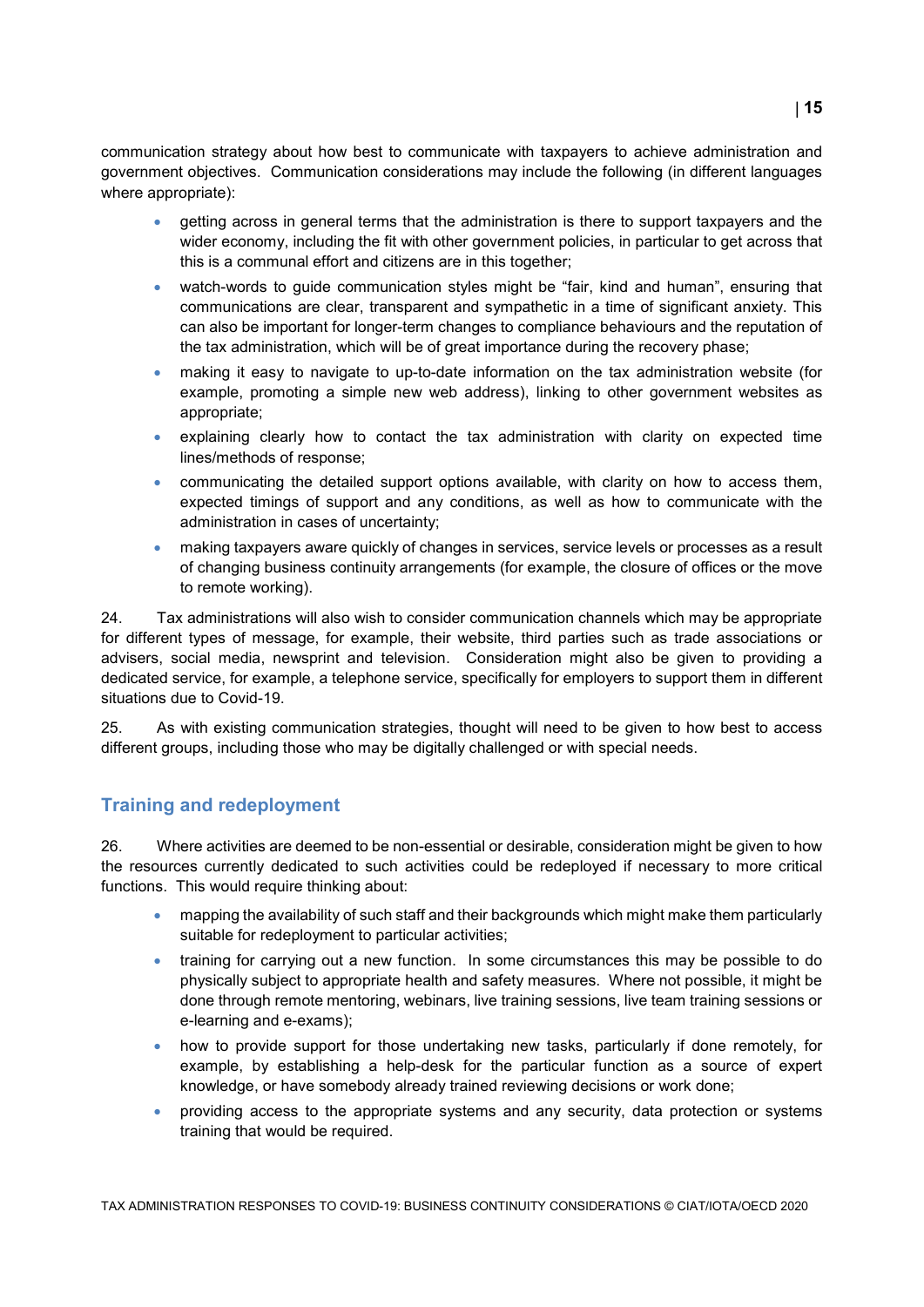#### <span id="page-15-0"></span>**Recruitment, retention and leave**

27. During the period of the pandemic consideration will need to be given to recruitment of new staff to replace staff who have left or who are leaving. Administrations may wish to consider pausing some recruitments (or internal transfers for critical functions and roles), and prioritising others.

28. Interview processes will need to be thought through, including using remote testing and video interviews over the internet and whether individuals who are successful are asked to wait before taking up employment or there are things that they could begin working on in remote working situations or work places subject to social distancing. It may also be possible for new staff to carry out remote training.

29. It may be possible for administrations to adopt policies to immediately appoint individuals with specialized knowledge, skills, abilities, or competencies or to hire experts and consultants to fill positions without going through competitive processes.

30. Consideration could also be given to asking staff in key positions who are about to retire to consider deferring retirement or to ask recently retired specialist staff to return. (While older staff appear to be at higher risk of serious complications from the virus, this may not be an issue where they work remotely.)

31. Administrations may also wish to review leave arrangements against projected staff availability numbers and adopt new policies early, perhaps making it clear for new leave approvals that they may be cancelled depending on the position at the time (and encouraging people not to incur unrefundable costs).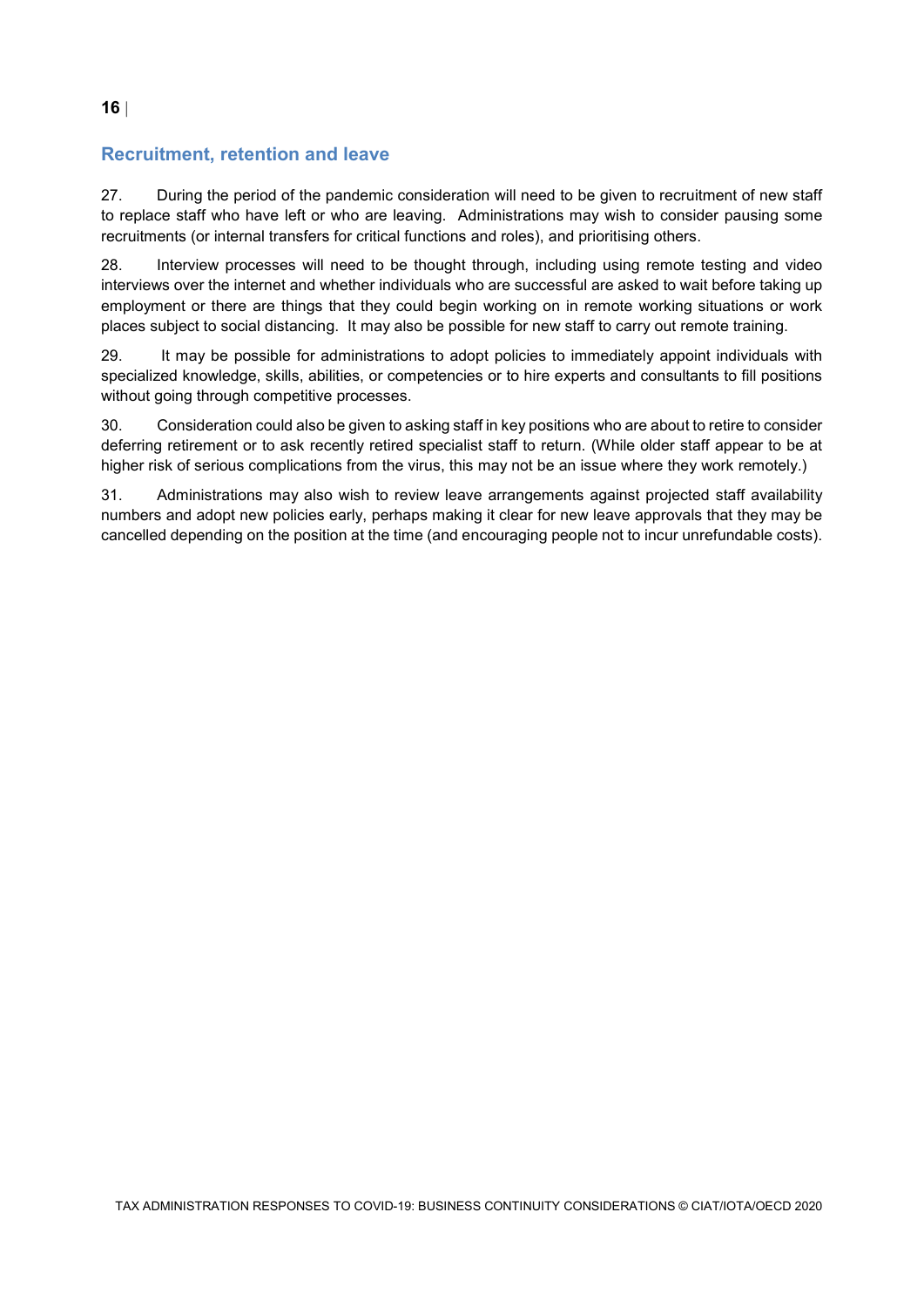### <span id="page-16-0"></span>**Annex A. Useful reference sources**

.

- The United States Internal Revenue Service (IRS) issued revised Internal Revenue Manual 10.6, Continuity Operations, on March 11, 2020, which provides general rules relating to continuity planning. These rules are available at [https://www.irs.gov/irm/part10.](https://www.irs.gov/irm/part10)
- In addition, the IRS has issued the Internal Revenue Service Pandemic Incident Management Plan, version 20.0, dated March 2020. That plan provides the general requirement for the IRS to have in place a comprehensive and effective program to ensure the continuity of its essential functions. It includes as Annex A an IRS Pandemic Decision Matrix to guide pandemic planning, preparedness, and response activities at various stages of a pandemic. See [https://www.nteu.org/~/media//Files/nteu/docs/public/coronavirus/irs-pandemic-plan-2020](https://www.nteu.org/%7E/media/Files/nteu/docs/public/coronavirus/irs-pandemic-plan-2020-with-annexes-upda) [with-annexes-upda](https://www.nteu.org/%7E/media/Files/nteu/docs/public/coronavirus/irs-pandemic-plan-2020-with-annexes-upda) (If this link does not open, please copy and paste into your browser.)